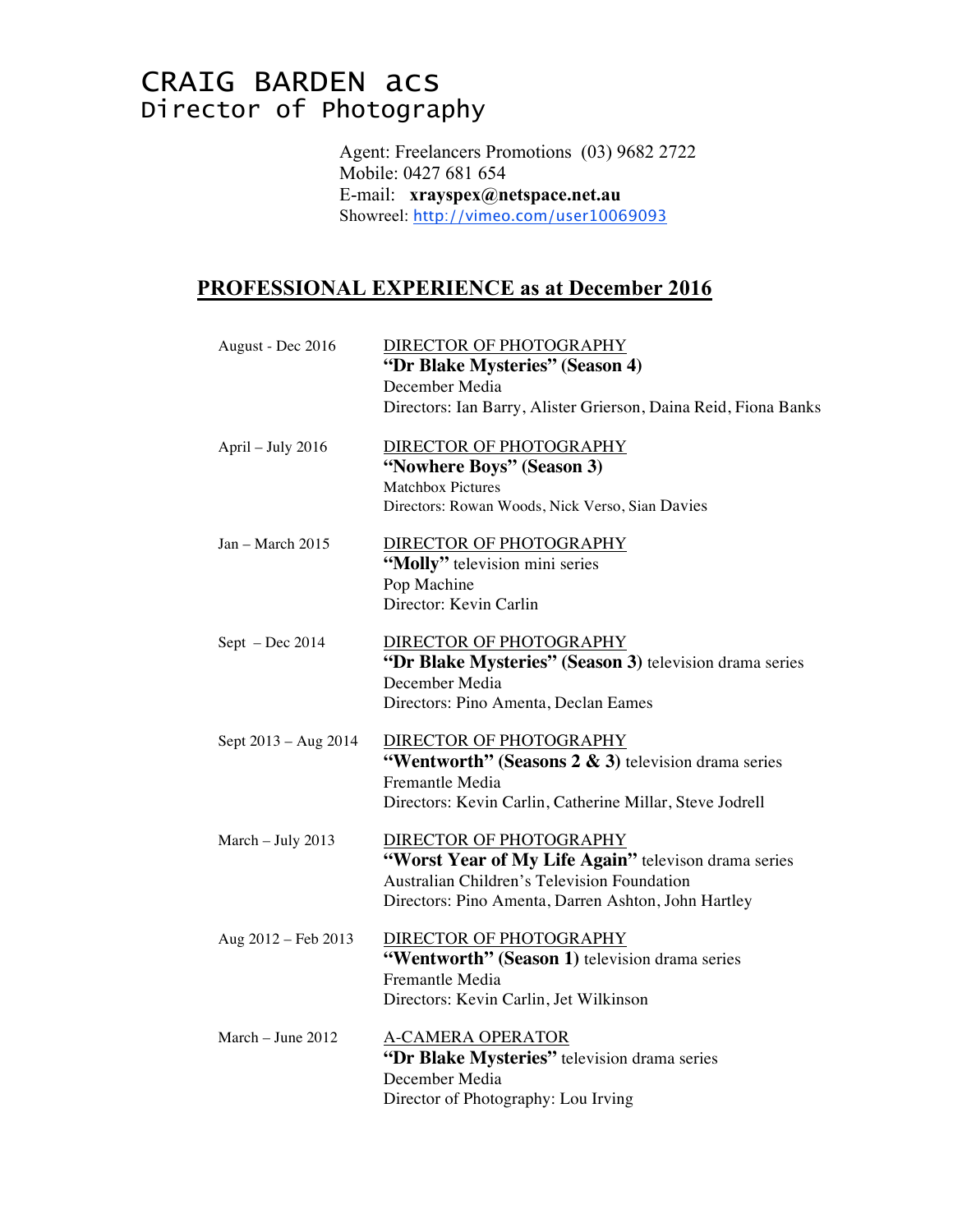| <b>July 2011</b> |                         | <b>DIRECTOR OF PHOTOGRAPHY (2<sup>ND</sup> UNIT)</b><br>"Tangle" series $3 - 2nd$ Unit<br><b>Southern Star Productions</b><br>Directors: Emma Freeman & Michael James Rowland                                                                                                                                                           |
|------------------|-------------------------|-----------------------------------------------------------------------------------------------------------------------------------------------------------------------------------------------------------------------------------------------------------------------------------------------------------------------------------------|
| $Nov - Dec 2010$ |                         | DIRECTOR OF PHOTOGRAPHY<br>"Small Time Gangster" $8 \times 16$ hr series<br>Burberry/Boilermaker<br>High Definition (Red Camera)<br>Director: Jeffrey Walker                                                                                                                                                                            |
|                  | Oct 2006 - Nov 2010     | DIRECTOR OF PHOTOGRAPHY<br>"City Homicide" series 1-4<br>7 Network<br><b>High Definition (Varicam)</b><br>Directors: Pino Amenta, Kevin Carlin, Jeffrey Walker,<br>Jett Wilkinson, David Cameron, Marcus Cole,<br>Roger Hodgman, Tony Tilse, Kate Woods, Karl Zwicky,<br>Nick Buffalo, Daina Reid, Richard Yasek,<br>Jean-Pierre Mignon |
| Jan 2009         |                         | DIRECTOR OF PHOTOGRAPHY<br>"Welcome To The Cosmos" Sci series pilot<br>Ish Media<br>High definition (Red Camera)<br>Director: Nick Hallam                                                                                                                                                                                               |
| Dec 2008         |                         | 2 <sup>nd</sup> UNIT DOP & 2 <sup>ND</sup> CAMERA OPERATOR<br>"The Loved Ones" Feature Film<br>Ambience Entertainment<br>Hi Definition (Red Camera)<br>Director: Sean Byrne<br>DOP: Simon Chapman                                                                                                                                       |
|                  | Oct 2005 - Feb 2006     | DIRECTOR OF PHOTOGRAPHY<br><b>Mortified "26 x 1/2 hour series</b> "<br>Australian Children's Television Foundation<br>Digi-Beta<br>Directors: Pino Amenta, Paul Moloney, Michael Pattinson                                                                                                                                              |
|                  | Sept. 2004 - April 2005 | DIRECTOR OF PHOTOGRAPHY<br>"Last Man Standing" 22 x 1 hour series<br>Burberry Productions.<br>Digi-Beta<br>Directors: Daniel Netthiem,, Emma Freeman, Adrian Holmes,<br>Jeffrey Walker, Pino Amenta, Declan Eames, Grant Brown,<br>Elise McCredie.                                                                                      |
|                  | Aug. 2003 - March 2004  | DIRECTOR OF PHOTOGRAPHY<br>"Scooter Secret Agent" $26 \times \frac{1}{2}$ hour series<br><b>JMS</b> Productions<br>Super 16mm<br>Directors: Richard Jasek, Grant Brown, Colin Budds                                                                                                                                                     |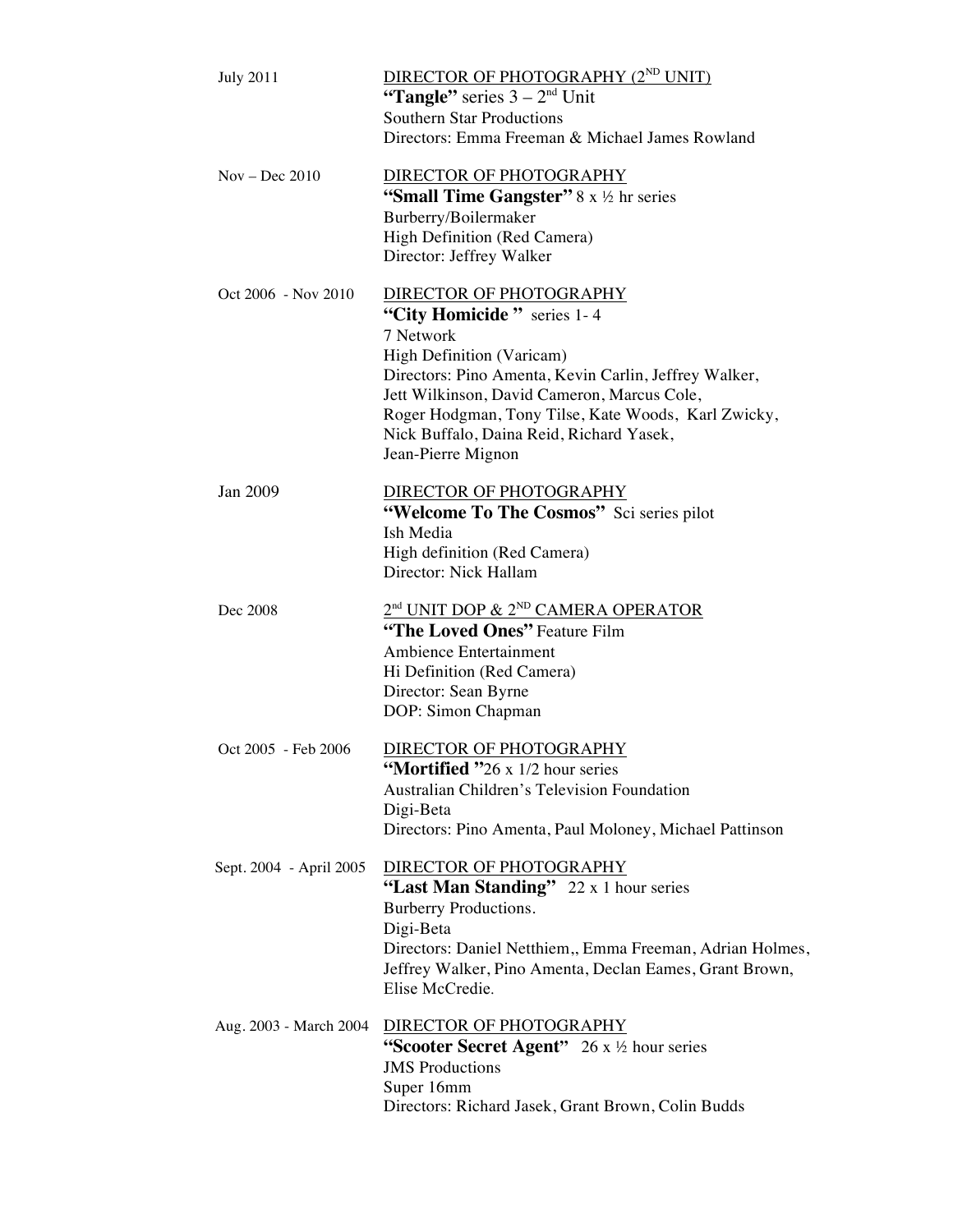| April - June 2003    | DIRECTOR OF PHOTOGRAPHY<br>"Noah and Saskia" $13 \times 12$ hour series<br><b>ACTF/BBC</b><br>Digi-Beta<br>Director: Pino Amenta                                                                                             |
|----------------------|------------------------------------------------------------------------------------------------------------------------------------------------------------------------------------------------------------------------------|
| Dec. 02 - April 2003 | DIRECTOR OF PHOTOGRAPHY<br>"Crash Burn" 13 x 1 hr series<br>Super 16mm<br><b>Cox Knight Productions</b><br>Directors: Steve Jodrell, David Caesar, Roger Hodgman,<br>Tony Tilse.                                             |
| July - Sept. 2002    | DIRECTOR OF PHOTOGRAPHY<br>"Bootleg"<br>Super 16mm<br>3 x 1 hour Mini-series - Burberry Productions BBC co-prod<br>Director: Ian Gilmore                                                                                     |
| Nov. 2001-Feb 2002   | DIRECTOR OF PHOTOGRAPHY<br>"Legacy of the Silver Shadow"<br>Super 16mm<br>13 x half hour series – Australian Children's Television<br>Foundation<br>Directors: Ray Bosely, Steven Johnson, Julian Mc Sweeney,<br>Pino Amenta |
| April/May 2001       | DIRECTOR OF PHOTOGRAPHY<br>"Short Cuts"<br>Super 16mm<br>Series [Block 2] - Burberry Productions<br>Director: Elise McCredie                                                                                                 |
| November 2000        | DIRECTOR OF PHOTOGRAPHY<br>"Tramstop"<br>Super 16mm<br>Short film - Scarlet Moon Productions                                                                                                                                 |
| August $-$ Nov. 2000 | DIRECTOR OF PHOTOGRAPHY<br>"The Crash Zone II"<br>Super 16mm<br>13x half hour series - Australian Childrens' Television<br>Foundation<br>Directors: David Swan, Ray Bosely, Julian McSweeney,<br>Steve Jodrell               |
| 2002                 | DIRECTOR OF PHOTOGRAPHY<br>"Round the Twist IV"<br>Super 16mm<br>13 x half hour series - Australian Childrens' Television<br>Foundation/ABC<br>Directors: David Swan, Arnie Custo, Ray Boseley                               |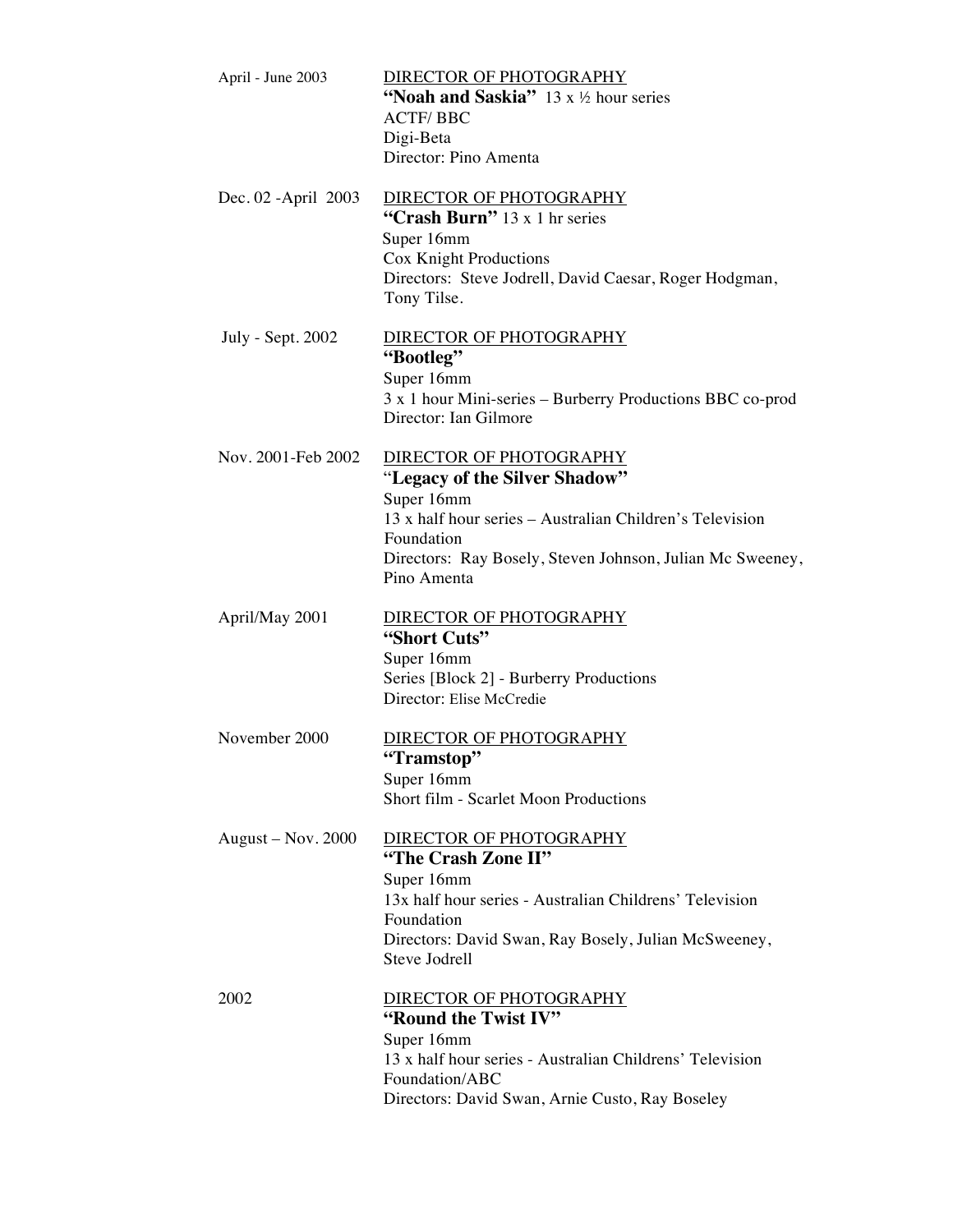| 1998-1999 | DIRECTOR OF PHOTOGRAPHY<br>"Farscape"<br>35mm<br>22 x 1 hour adult science-fiction series - Australian/US Co-                                                                                                      |
|-----------|--------------------------------------------------------------------------------------------------------------------------------------------------------------------------------------------------------------------|
|           | production<br>Directors: Ian Watson, Tony Tilse, Peter Andrikidis, Pino<br>Amenta,<br>Brian Henson, Brendan Maher, Rowan                                                                                           |
| 1998      | DIRECTOR OF PHOTOGRAPHY<br>"The Crash Zone"<br>Super 16mm<br>13 x 1 hour series $-$ Co-production:<br>Australian Childrens' Television Foundation /Disney UK<br>Directors: Ray Boseley, Pino Amenta, Steve Johnson |
| 1997-98   | <b>DIRECTOR OF PHOTOGRAPHY</b><br>"Good Guys, Bad Guys"<br>16mm - 13 x 1 hour series - Simpson Le Mesurier Films<br>Directors: Paul Maloney, David Cameron, Steve Jodrell,<br>Mandy Smith, Brendan Maher           |
| 1997      | DIRECTOR OF PHOTOGRAPHY<br>"Ocean Girl IV"<br>16mm<br>26 x half hour series - Jonathan M. Shiff Productions<br>Directors: Colin Budds, Mark DeFriest                                                               |
| 1996-97   | <b>DIRECTOR OF PHOTOGRAPHY</b><br>"Good Guys, Bad Guys"<br>16mm - 2hr pilot, 13 x 1 hour<br>Simpson Le Mesurier Films<br>Directors: Steve Jodrell, Brendan Maher                                                   |
| 1996      | DIRECTOR OF PHOTOGRAPHY<br>"State Coroner"<br>16mm - 2 hour pilot - Crawfords Australia<br>Director: Paul Moloney                                                                                                  |
| 1995      | <b>DIRECTOR OF PHOTOGRAPHY</b><br>"Halifax fp 2"<br>16mm<br>3 x 90 minute telemovies - Simpson Le Mesurier Films<br>Directors: Michael Offer, Steve Jodrell, Paul Moloney                                          |
| 1995      | DIRECTOR OF PHOTOGRAPHY<br>"The Genie From Downunder"<br>16mm<br>7 of 13 half - Australian Childrens' Television<br>Foundation/BBC<br>Directors: Jeremy Swann, Brendan Maher                                       |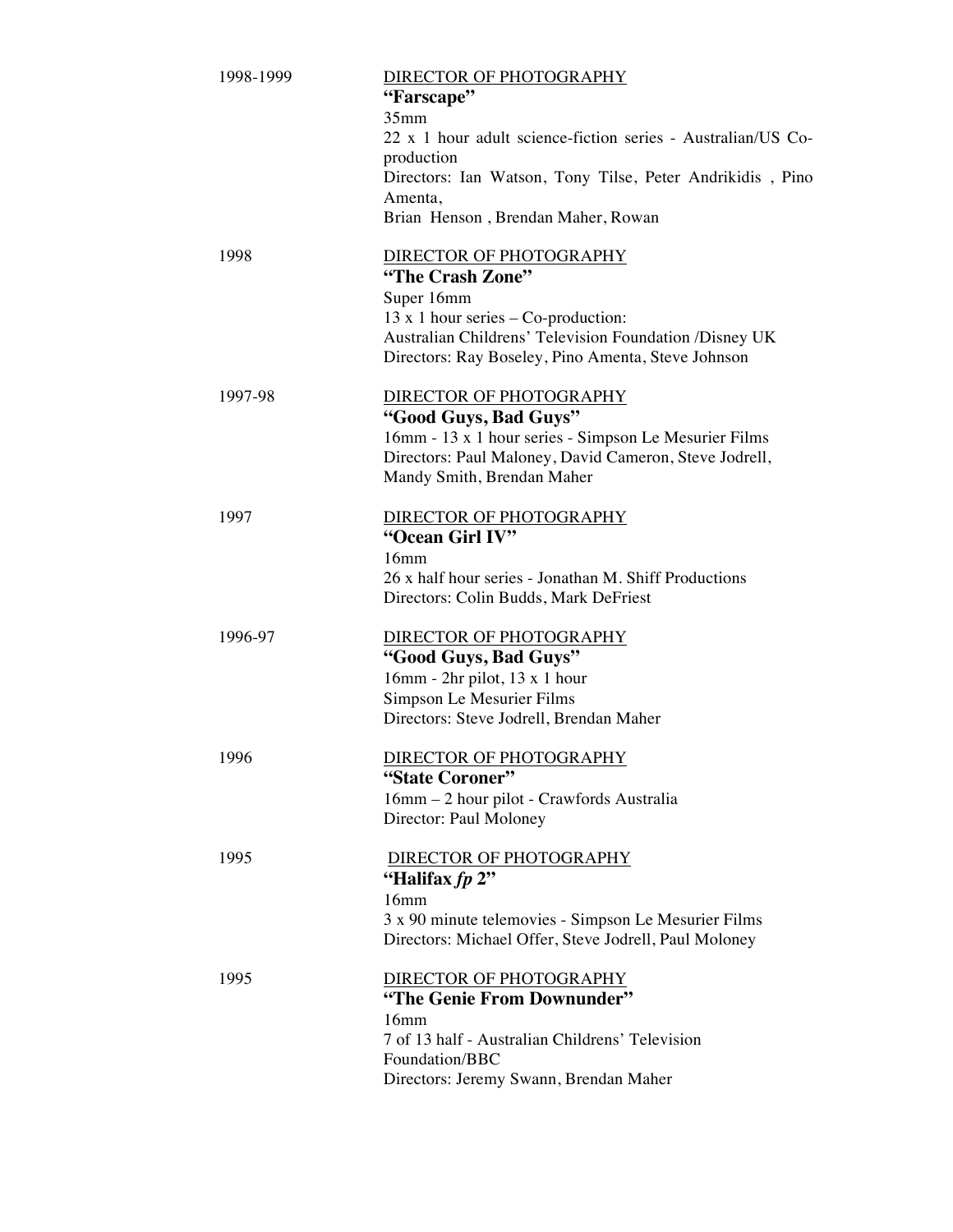| 1994-95 | DIRECTOR OF PHOTOGRAPHY<br>"Halifax fp"<br>16mm<br>6 x 90 minute telemovies - Simpson Le Mesurier Films<br>Directors: Paul Moloney, Mike Smith, Steve Jodrell, Brendan<br>Maher                                          |
|---------|--------------------------------------------------------------------------------------------------------------------------------------------------------------------------------------------------------------------------|
| 1994    | DIRECTOR OF PHOTOGRAPHY<br>"Lift Off 2"<br>SP Betacam<br>26 x half hour episodes - Australian Children's Television<br>Foundation<br>Directors: Brendan Maher, Paul Nichola, Ray Boseley,<br>Cameron Clarke              |
| 1993    | DIRECTOR OF PHOTOGRAPHY<br>"Ocean Girl"<br>16mm<br>12 x half hour episodes<br><b>Westbridge Productions</b><br>Directors: Mark DeFriest, Brendan Maher                                                                   |
| 1993    | DIRECTOR OF PHOTOGRAPHY<br>"Snowy"<br>16mm<br>Episodes 1-6 x 1 hour - Simpson Le Mesurier Films<br>Director: Ian Gilmour                                                                                                 |
| 1992    | DIRECTOR OF PHOTOGRAPHY<br>"R.F.D.S"<br>16mm<br>Episodes 1-6 x 1 hour - Crawfords Australia<br>Director: Michael Offer                                                                                                   |
| 1992    | DIRECTOR OF PHOTOGRAPHY<br><b>GALAXY</b> (2nd Unit)<br>35mm & 16mm<br>Crawfords Australia<br>Director: Ian Gilmour                                                                                                       |
| 1992    | 2nd CAMERA OPERATOR<br>"Galaxy" (Block 3)<br>Director of Photography: David Eggby ACS                                                                                                                                    |
| 1991    | DIRECTOR OF PHOTOGRAPHY<br>"The Flying Doctors"<br>16 <sub>mm</sub><br><b>Crawford Productions</b><br>Blocks 206-207, 210-211, 214-215, 218-219<br>Directors: StephenWallace, ChrisThomson, Mike Smith,<br>Michael Offer |